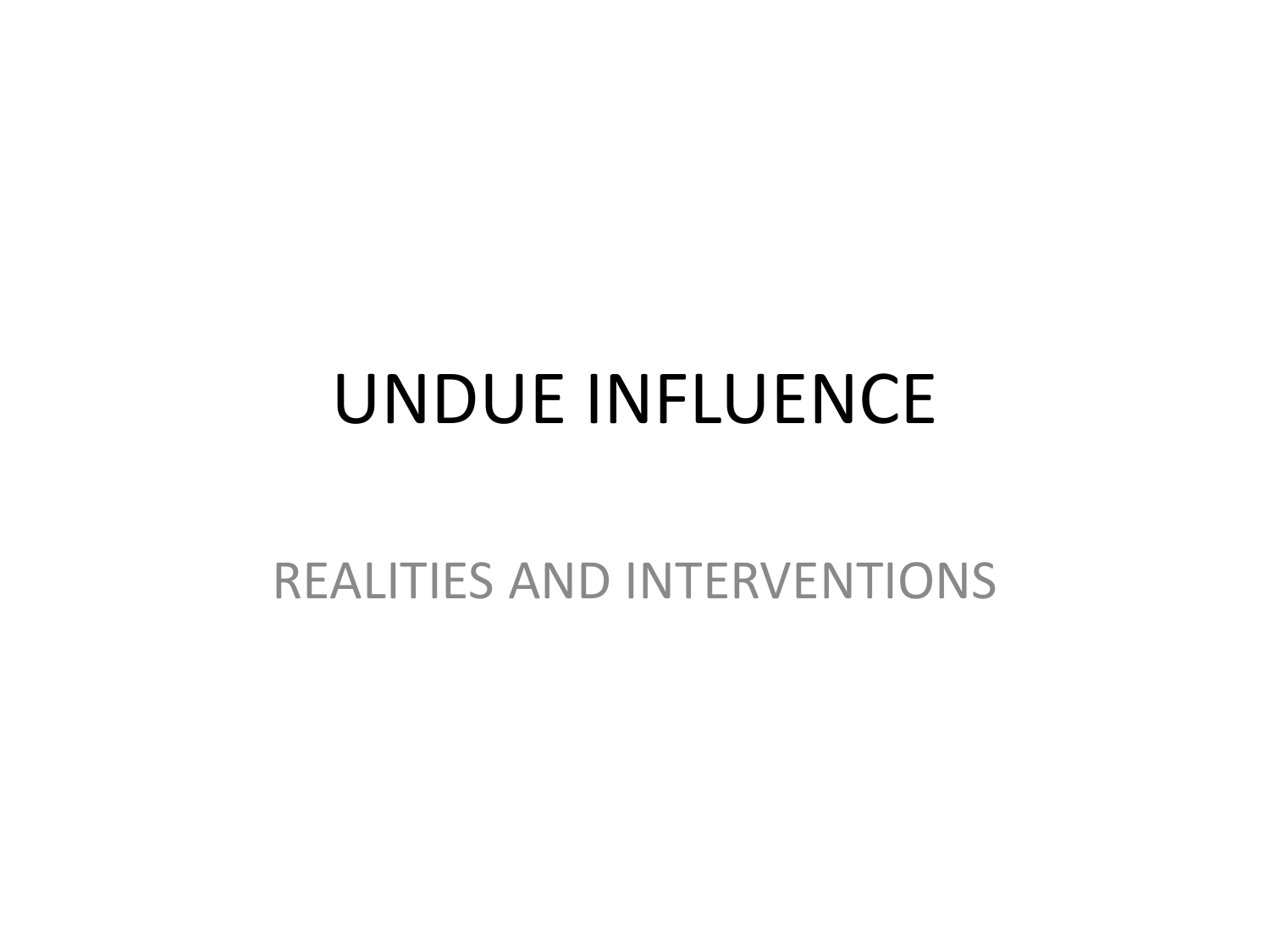# Defining Undue Influence

• Difficult to define

• Occurs in many situations

• Happens behind closed doors

• No witnesses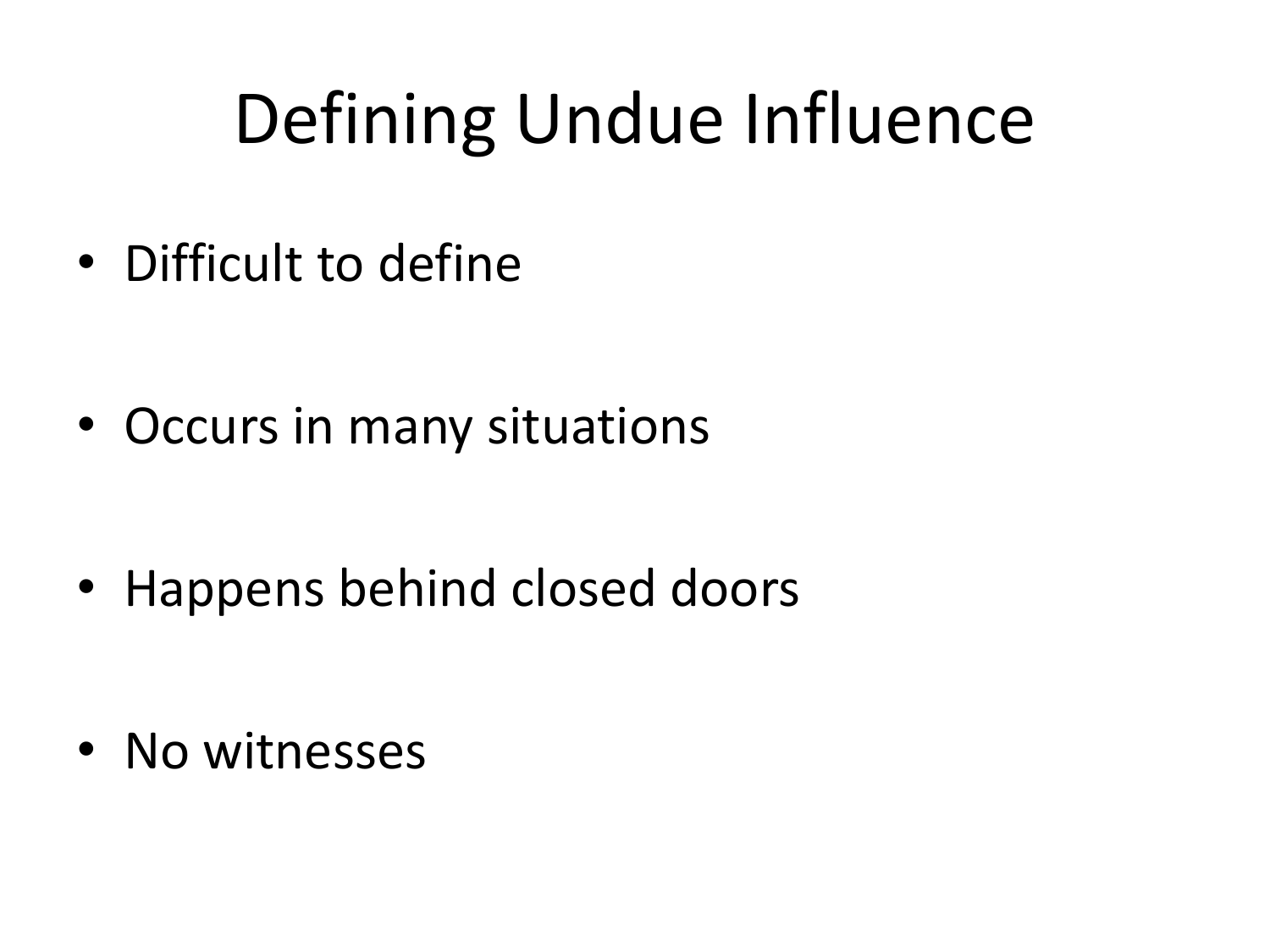# Defining Undue Influence (cont.)

- All adults have the right to make financial decisions unless a conservator has been appointed.
- Undue influence is frequently wrongly linked with capacity issues.
- Has emerged as an issue with community practitioners as a result of mandatory reporting of elder abuse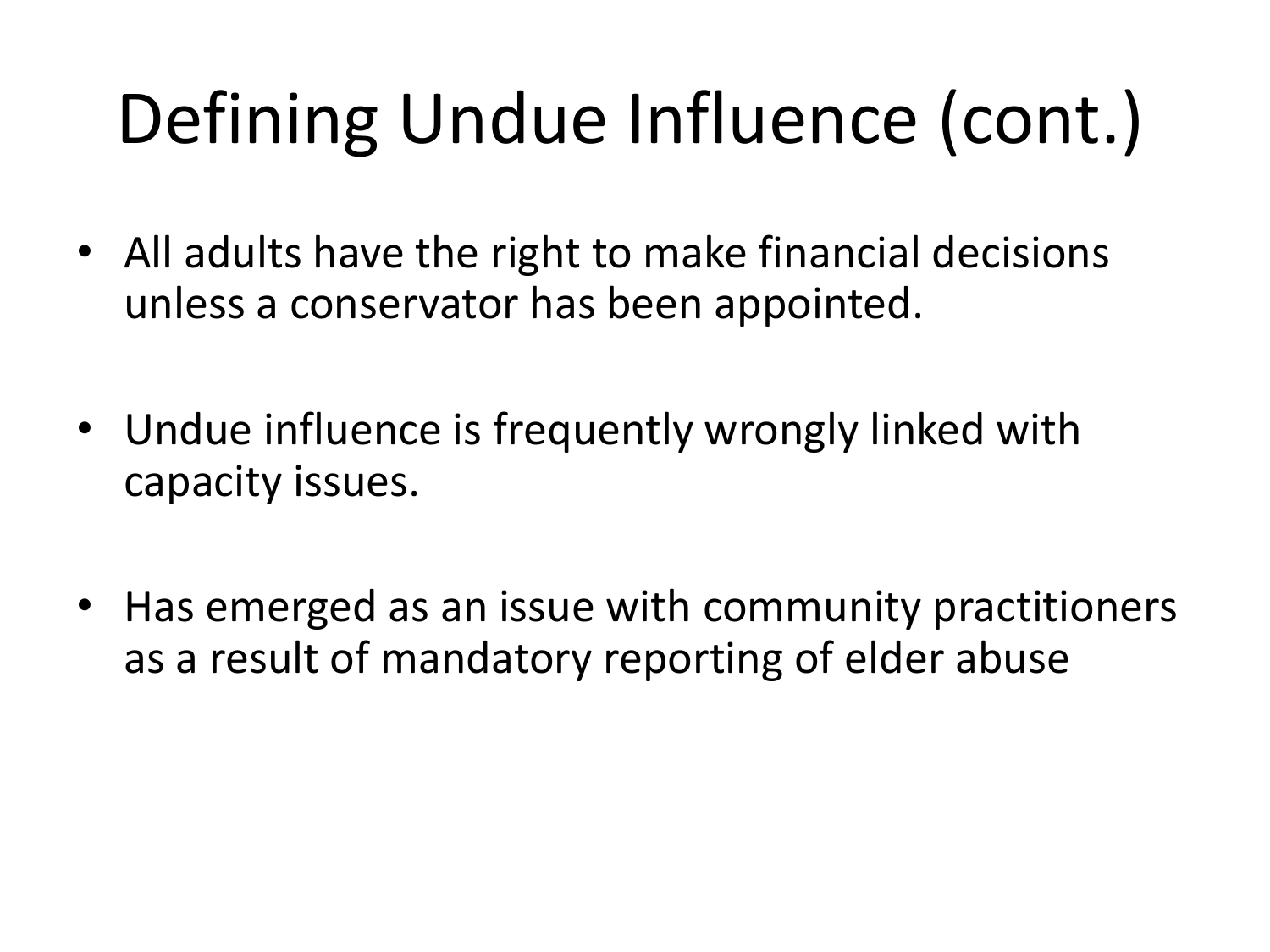## California Responses to Lack of Undue Influence Definition

San Francisco Probate Department Research Study (2010)\*

- Reviewed Probate laws in other states for definition
- Focus groups: Public Guardian staff, APS staff, private attorneys
- Reviewed 25 newly established conservatorships

\*([www.courts.ca.gov/documents/UndueInfluence.pdf\)](http://www.courts.ca.gov/documents/UndueInfluence.pdf)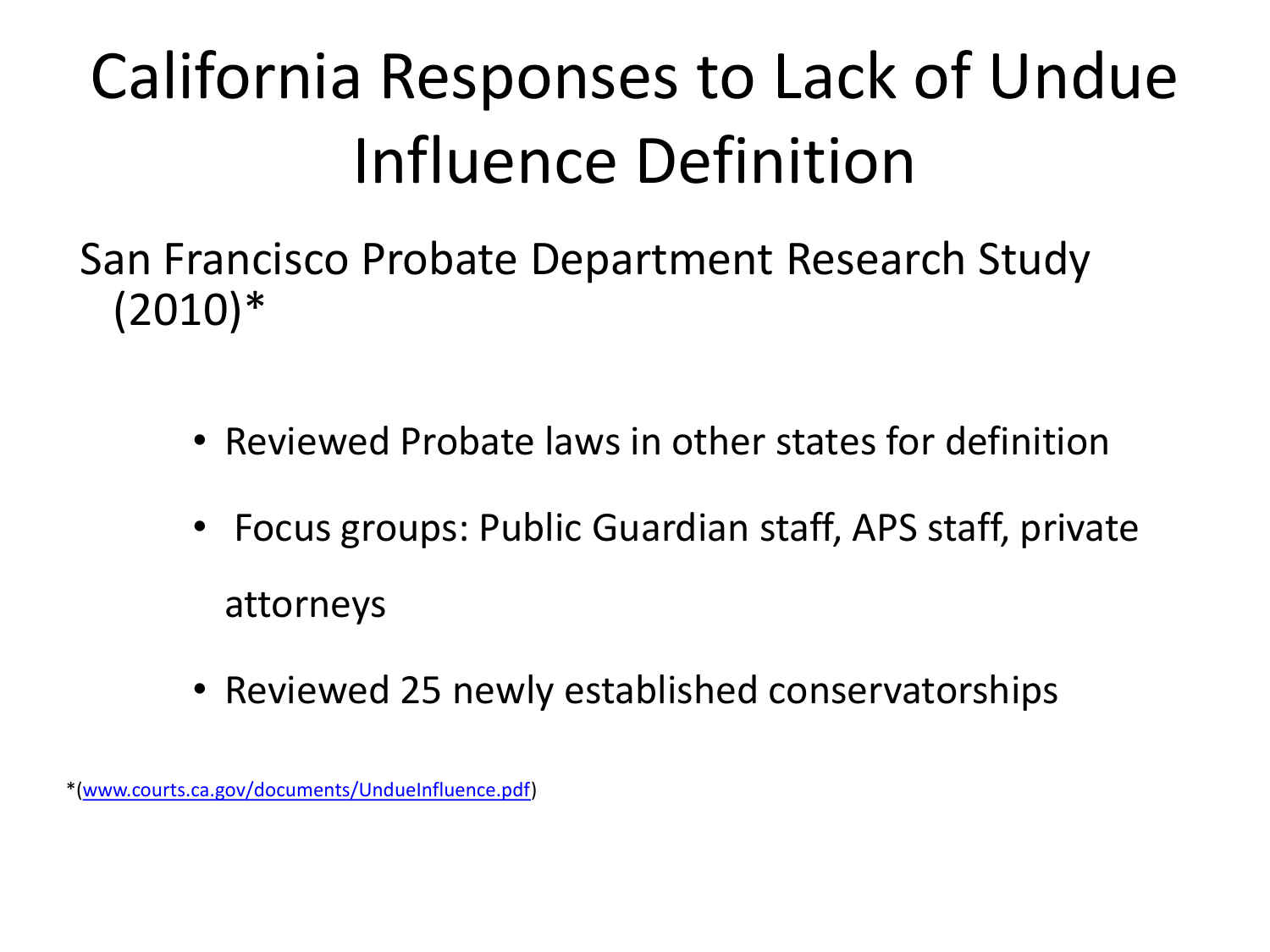California Responses to Lack of Definition of Undue Influence (cont.)

- Reviewed California law on undue influence
- Reviewed social service and psychological literature on undue influence (chart handout)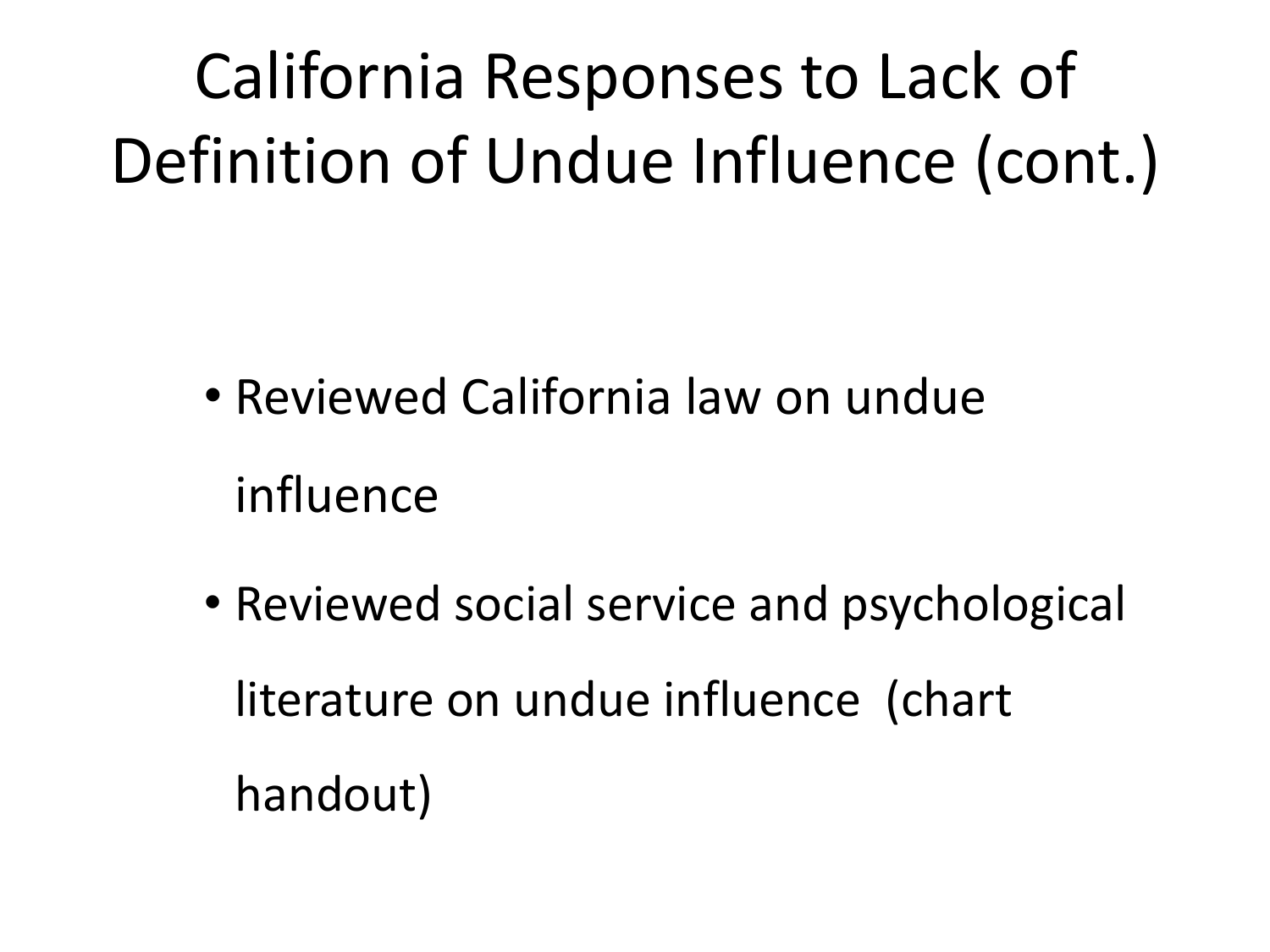## Legal Approaches in California prior to January 1, 2014

• Probate Code

• Civil Code 1575 (1872)

- Case law
	- Estate of Olson (1912)
	- Odorizzi v. Bloomfield School District (1966)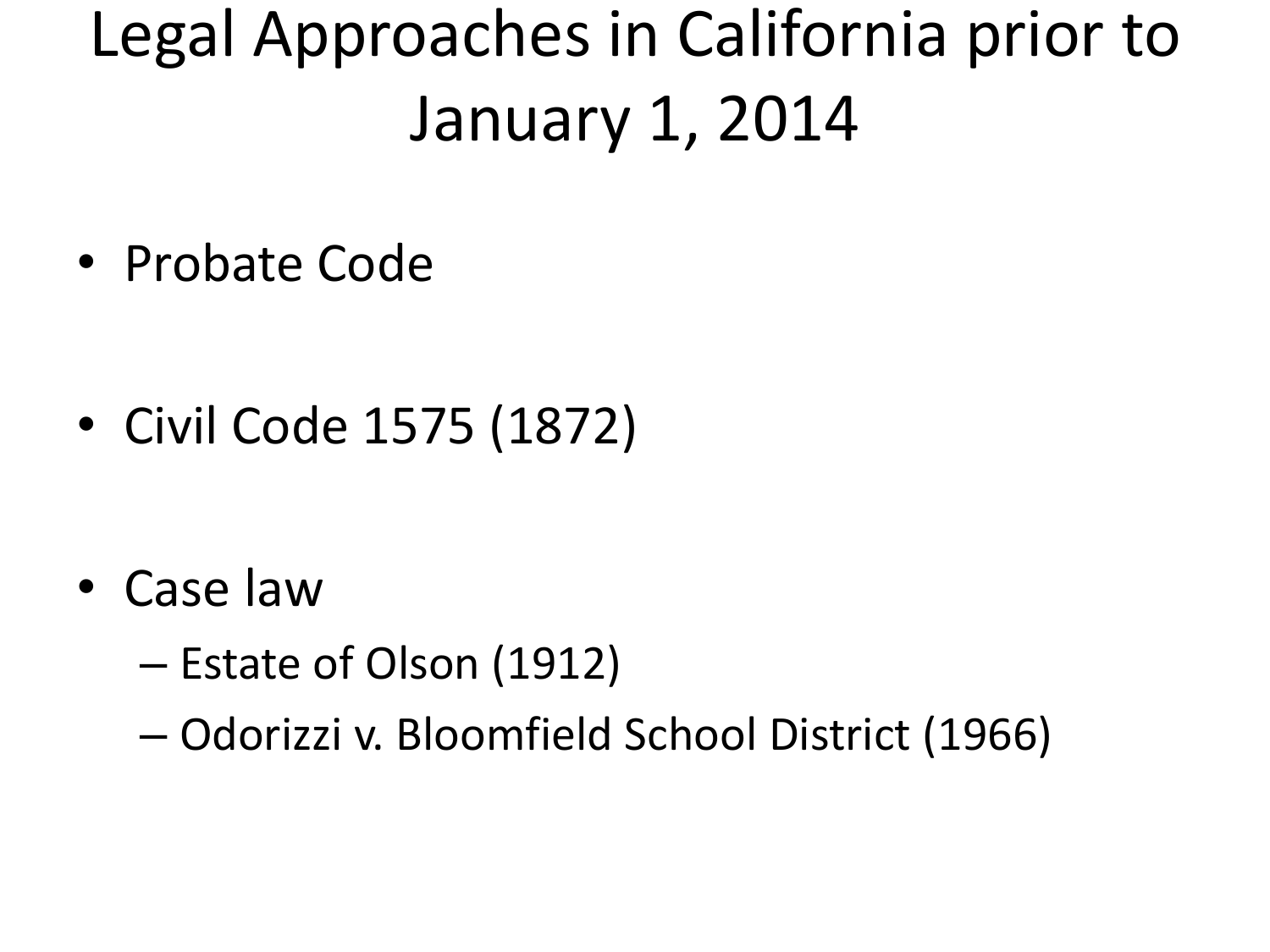## New California Law January 1, 2014

- Probate Code 86 and Welfare and Institutions Code 15610.70
- Undue Influence means excessive persuasion that causes another person to act or refrain from acting by overcoming that person's free will and results in inequity. In determining whether result was produced by undue influence, four elements must be considered: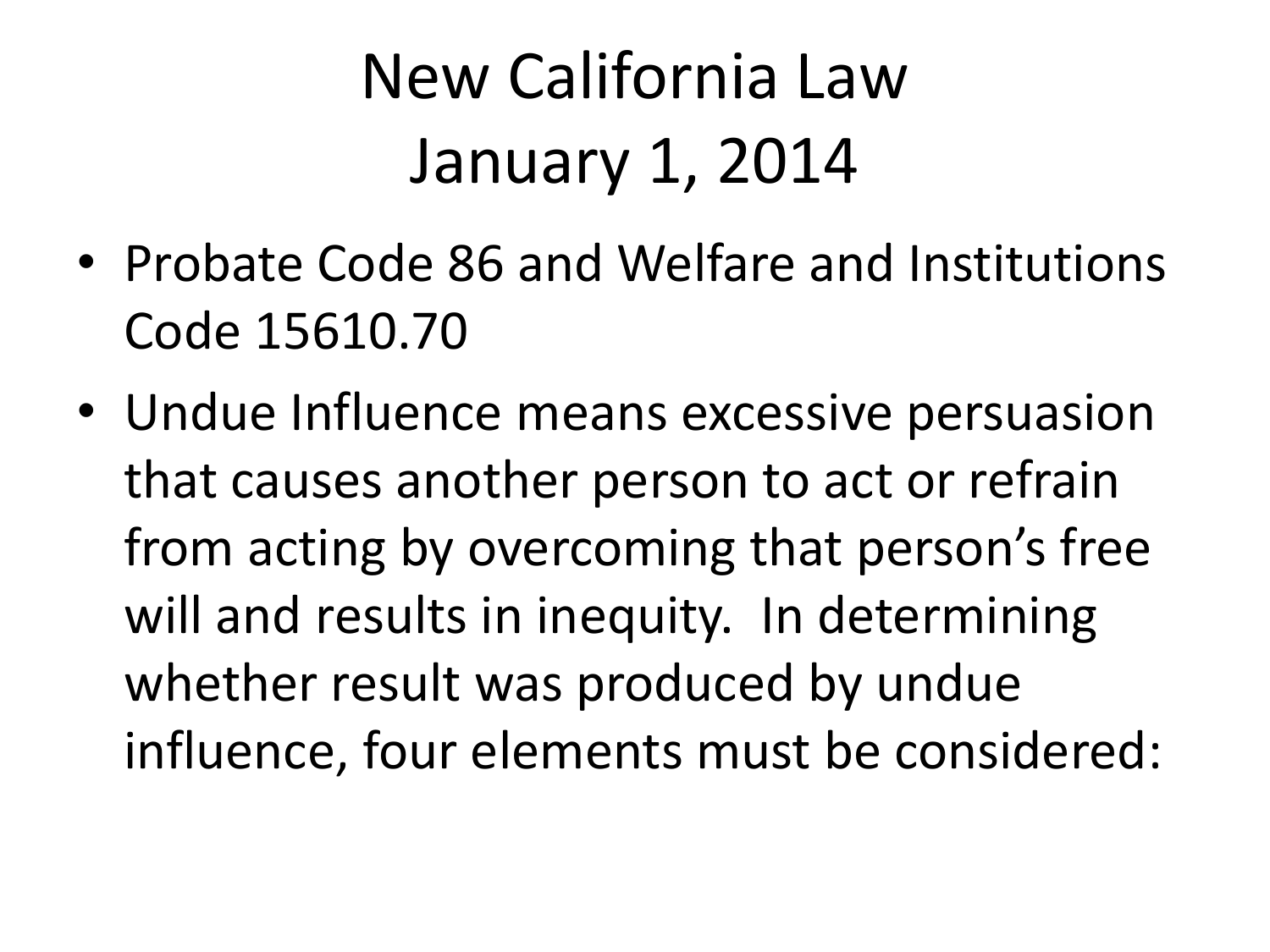Four Elements of Undue Influence in California Law as of January 1, 2014

- Vulnerability of the victim
- The influencer's apparent authority
- The actions or tactics used by the influencer
- The equity of the result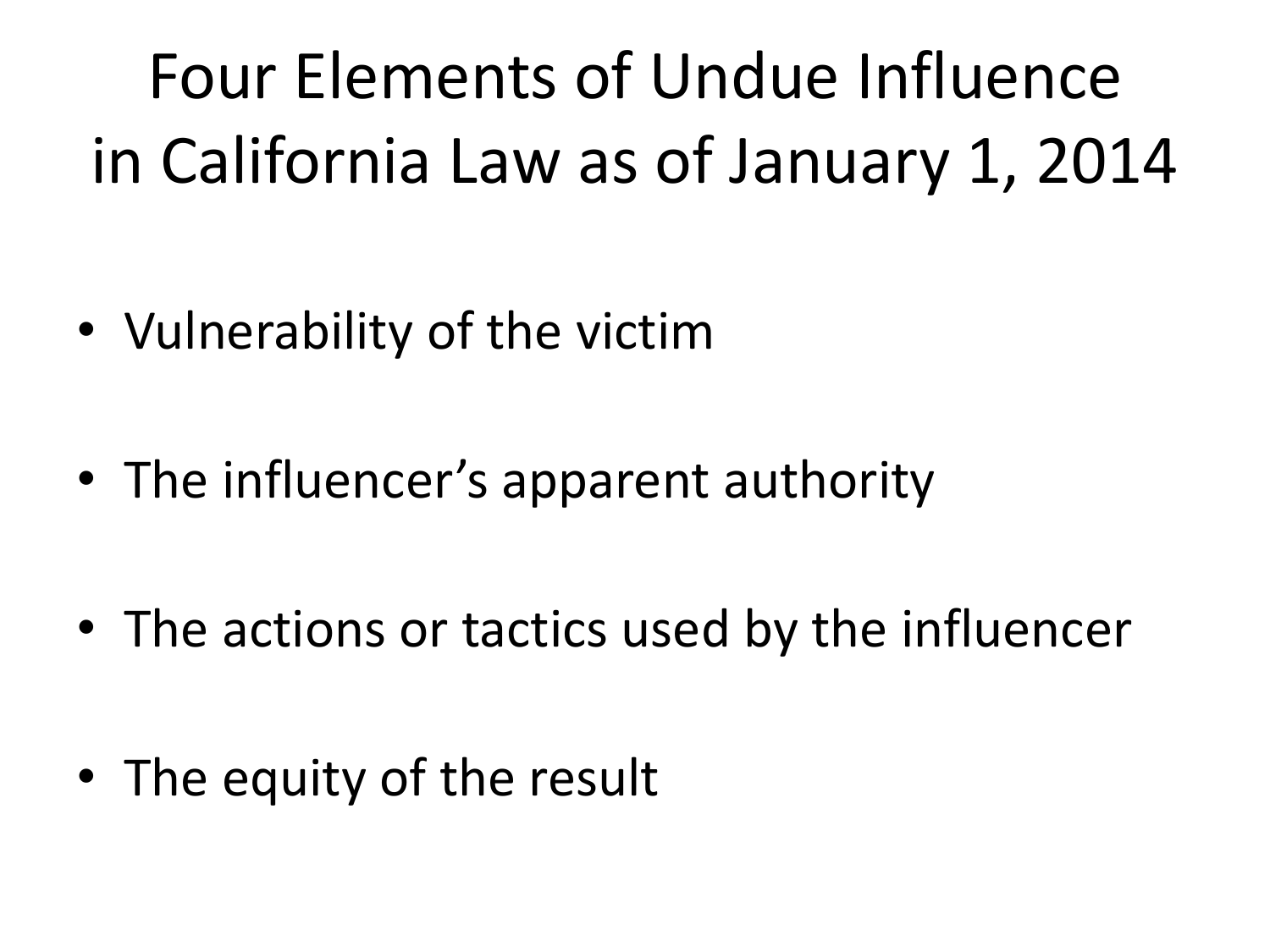## Who is susceptible?

- You
- Me
- Everyone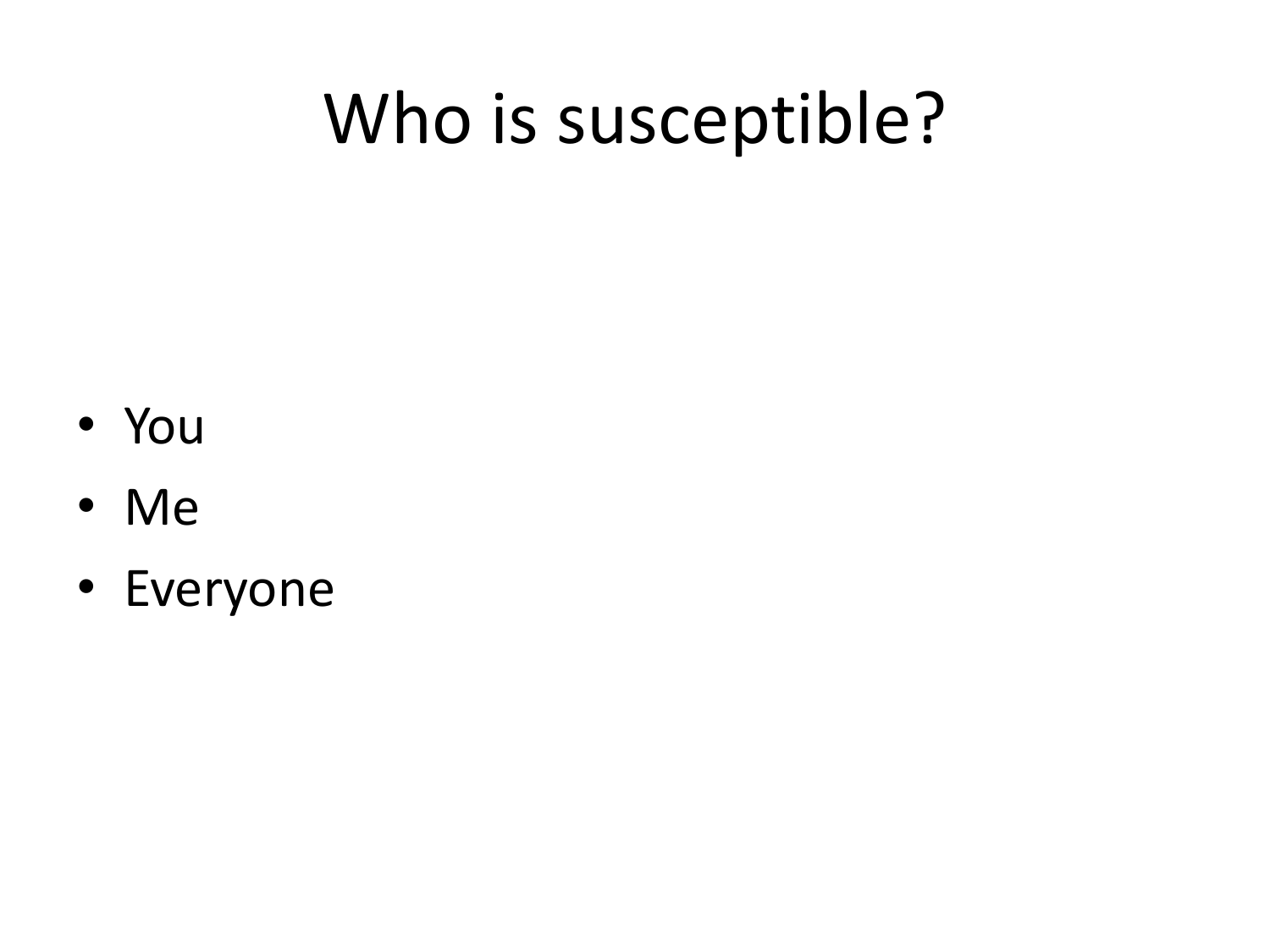# Some Warning Signs

- Actions inconsistent with past longstanding values
- Dismissal of previous professionals
- Care provider or "special friend" does all the talking
- Sudden changes in financial affairs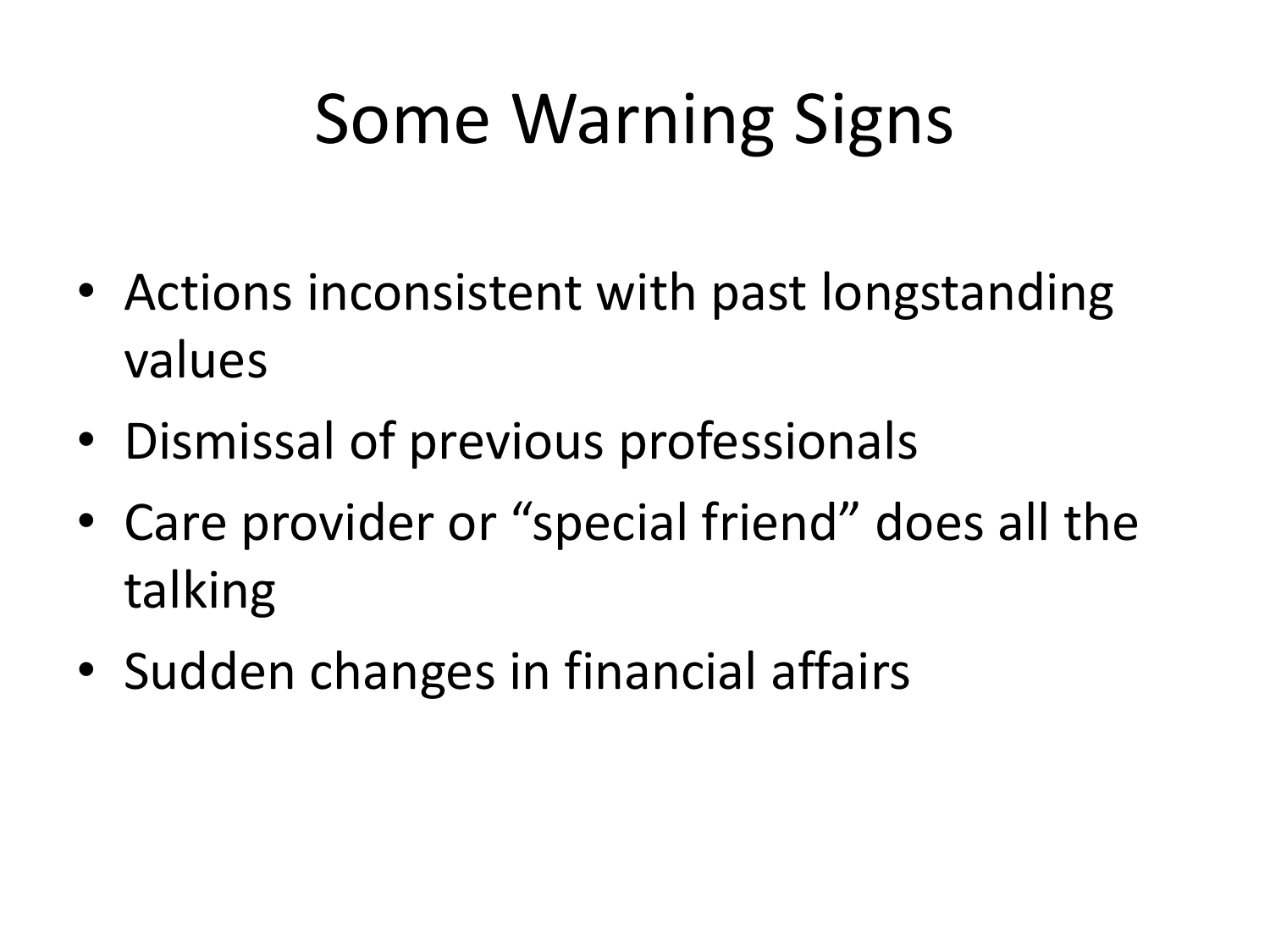# Some Warning Signs (cont.)

- Person is being isolated from family/friends
- Increasingly helpless/frightened/despondent
- Relationship characterized by power imbalance
- Checks written for cash/in round numbers or large amounts/ gifts given to care provider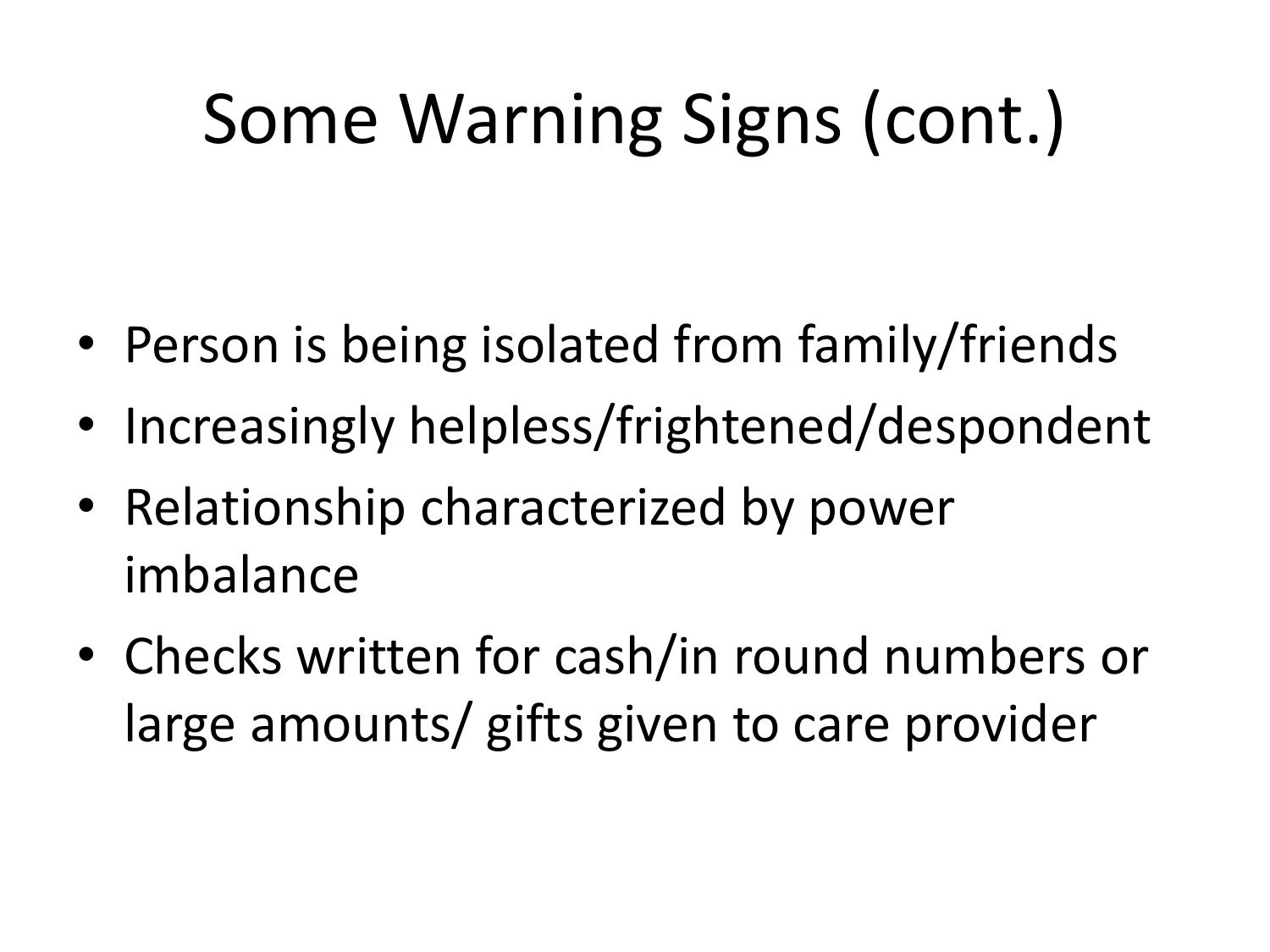### Case Example Mrs. K.

- 88 year old woman, recently widowed.
- Born in Japan.
- Came from royal samurai heritage.
- Immediately after her husband's death, Mrs. K became involved in sweepstakes and telephone scams.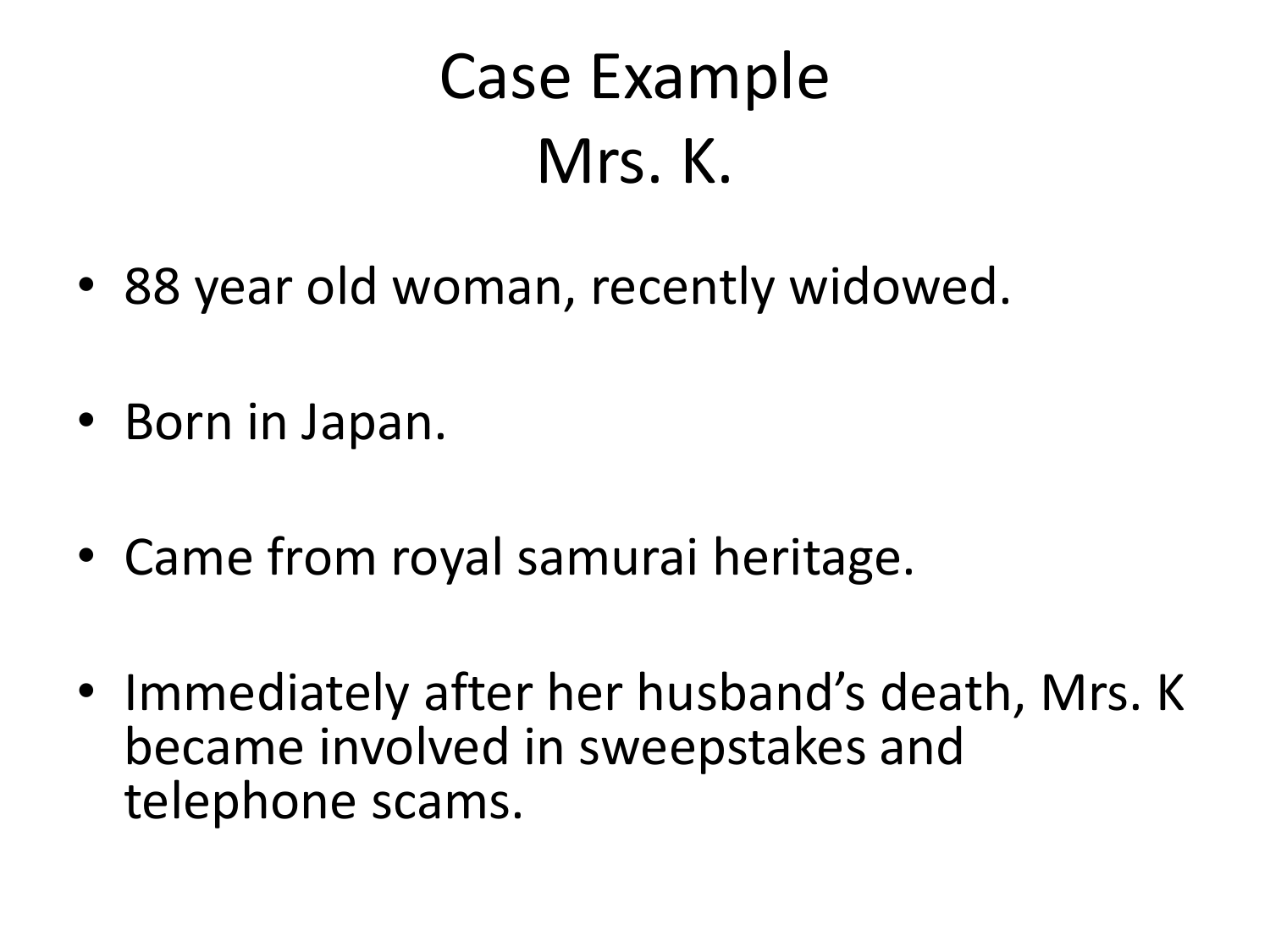# Mrs. K. (cont.)

- She spent \$700,000 of her liquid assets.
- Also gave away \$800,000 from a Reverse Annuity Mortgage.
- A neighbor called APS
- A petition for the appointment of a conservatorship of estate was filed and the court appointed a conservator.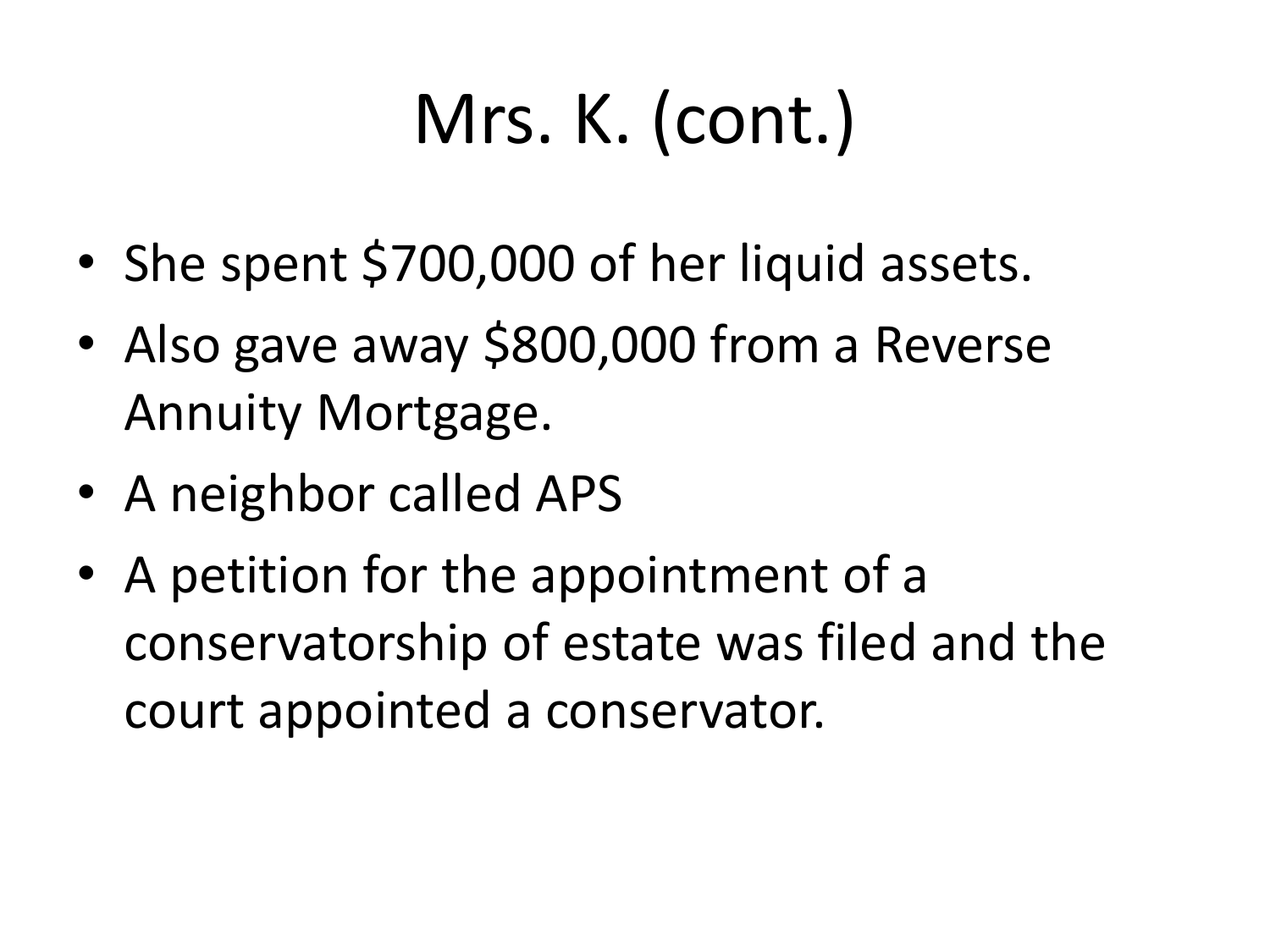Review of 4 Elements of Undue Influence Applied to Mrs. K.

- Victim Characteristics contributing to vulnerability
- Influencer's characteristics and source of power
- Actions, tactics
- Outcomes and bad acts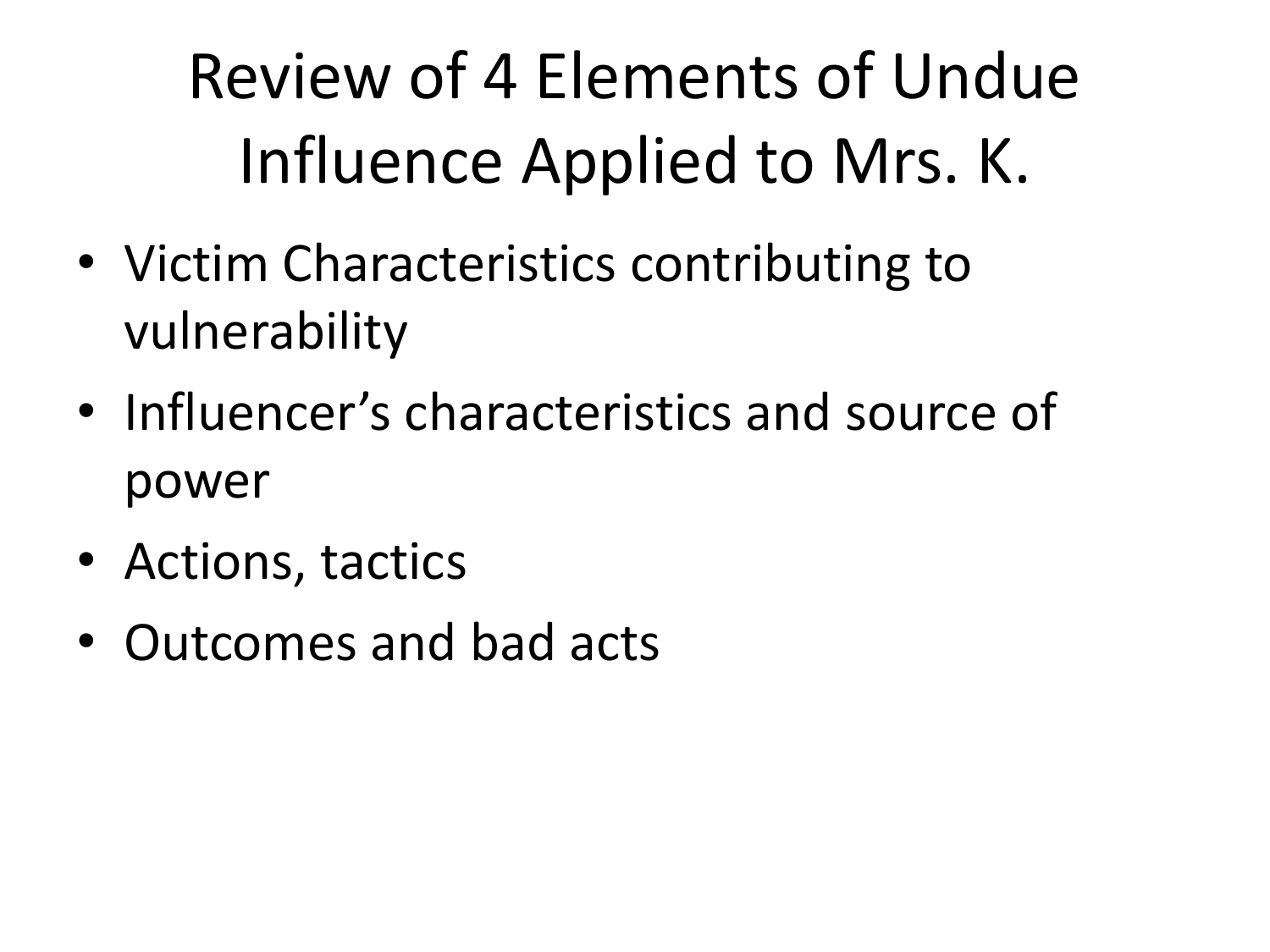# Victim Characteristics

- Depressed following death of her husband
- Inexperienced regarding finances
- Liked to help others
- Difficulty saying no
- Believed the role of women to be subservient
- Cognitive decline not an issue. Appeared to have capacity for self care but lacked judgment and insight into financial matters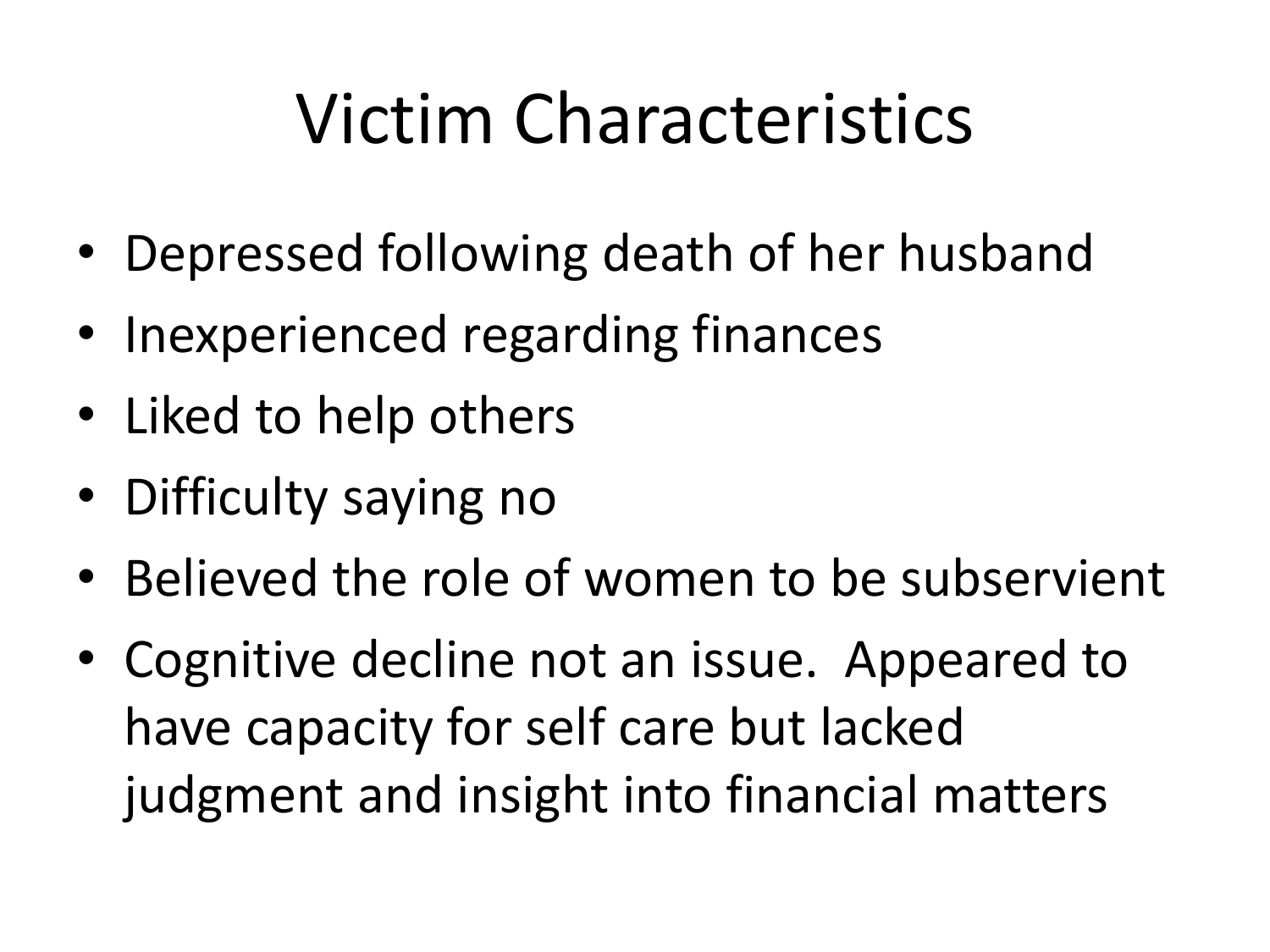# Influencer's Characteristics

- Persuasive
- Persistent
- Have resources to persevere
- Unclear how many people are involved
- Obtain trust of victim
- Learn quickly which buttons to push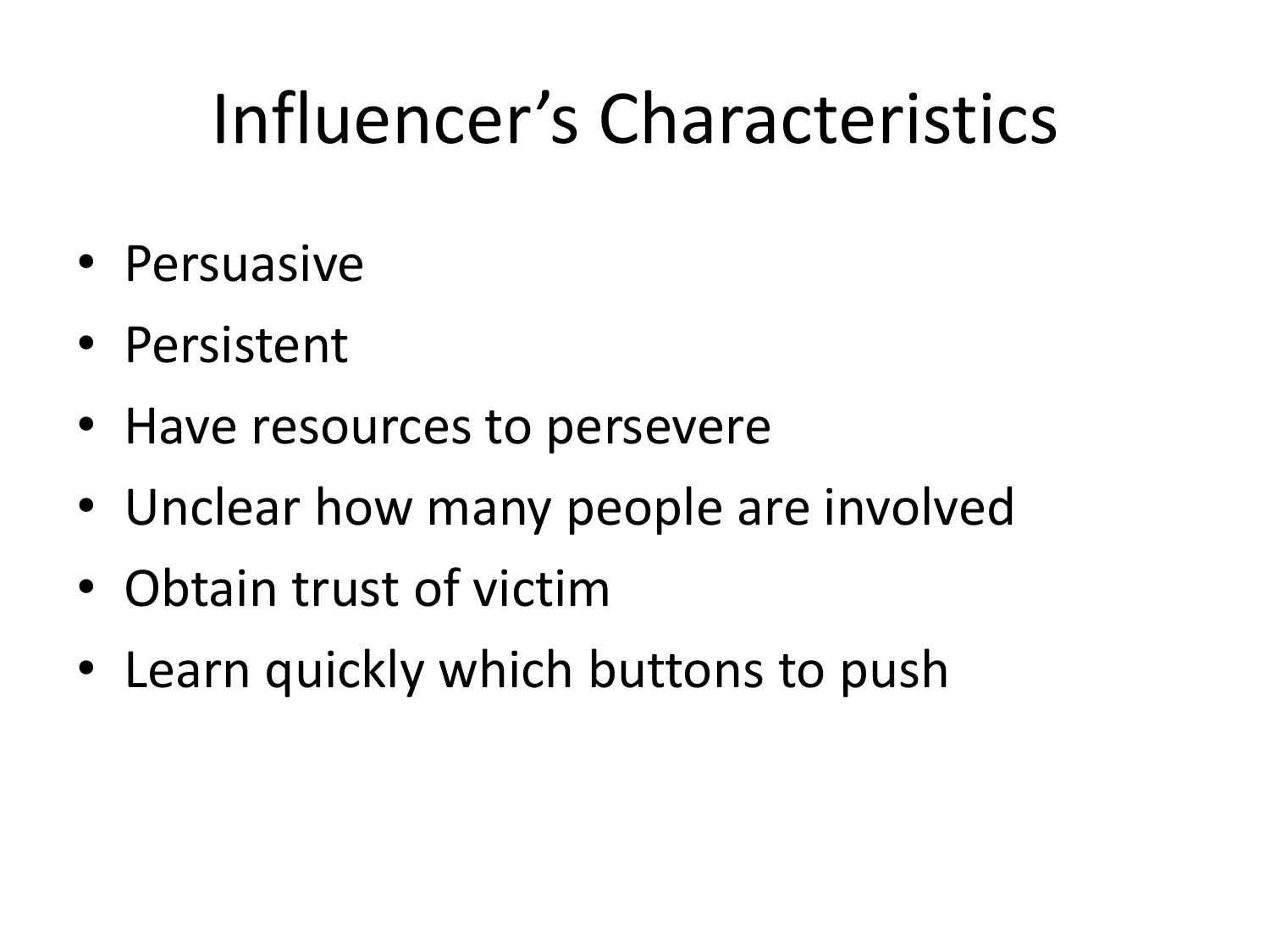## "HOOKS"

- Loved dolls
- Loved being famous
- Generous, like to do good for others
- Love music and wrote songs
- Wants to do good for people and the world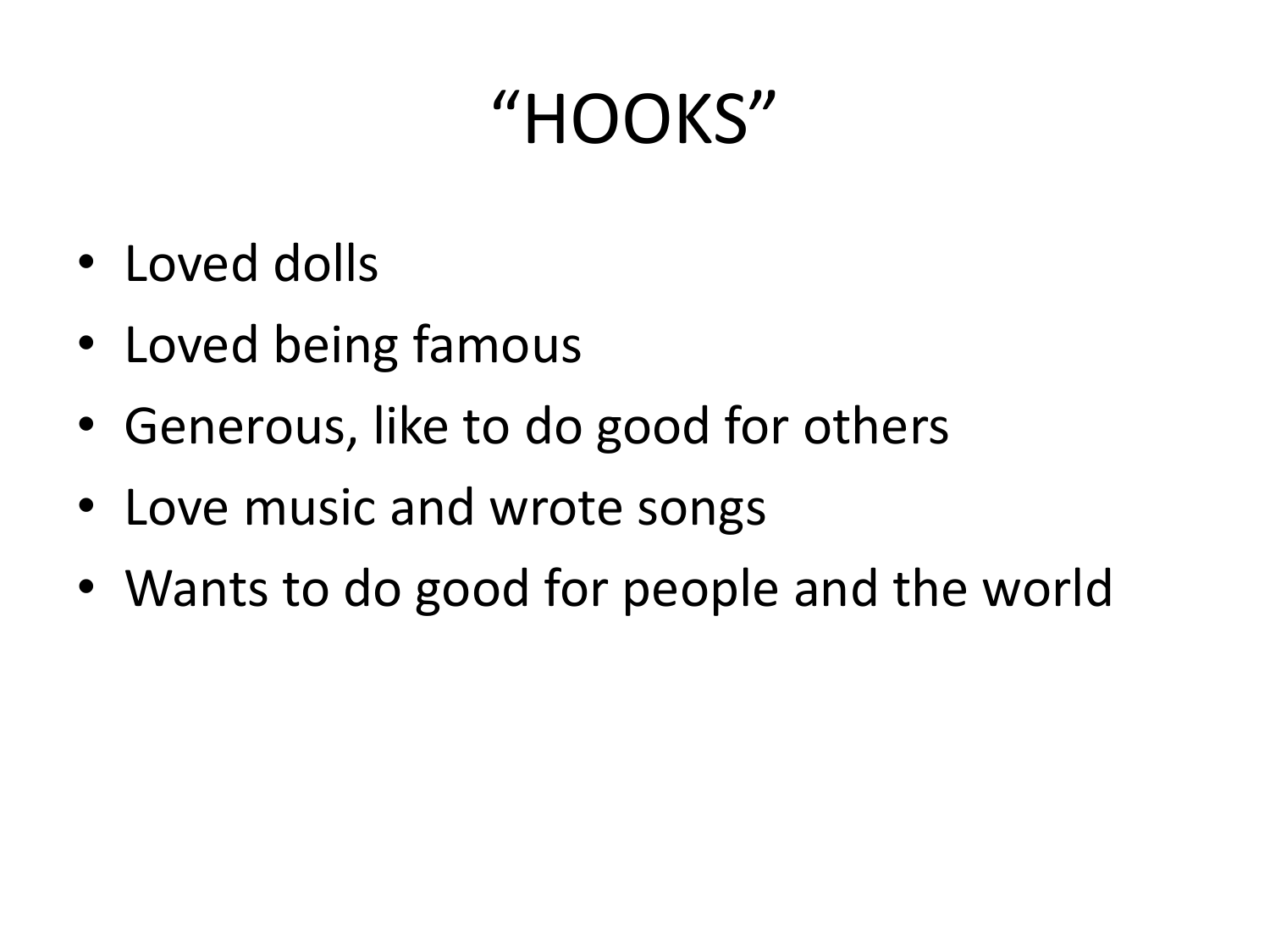# TACTICS

- Sent solicitations regarding finding family heritage
- Offered to write a book of family history
- Offered to publish her music
- Invited her to enter a doll contest
- Multiple mailings and phone calls
- Visited her home
- Sent messenger/ western union to pick up money
- Sent check to open new bank account took back all money and then her money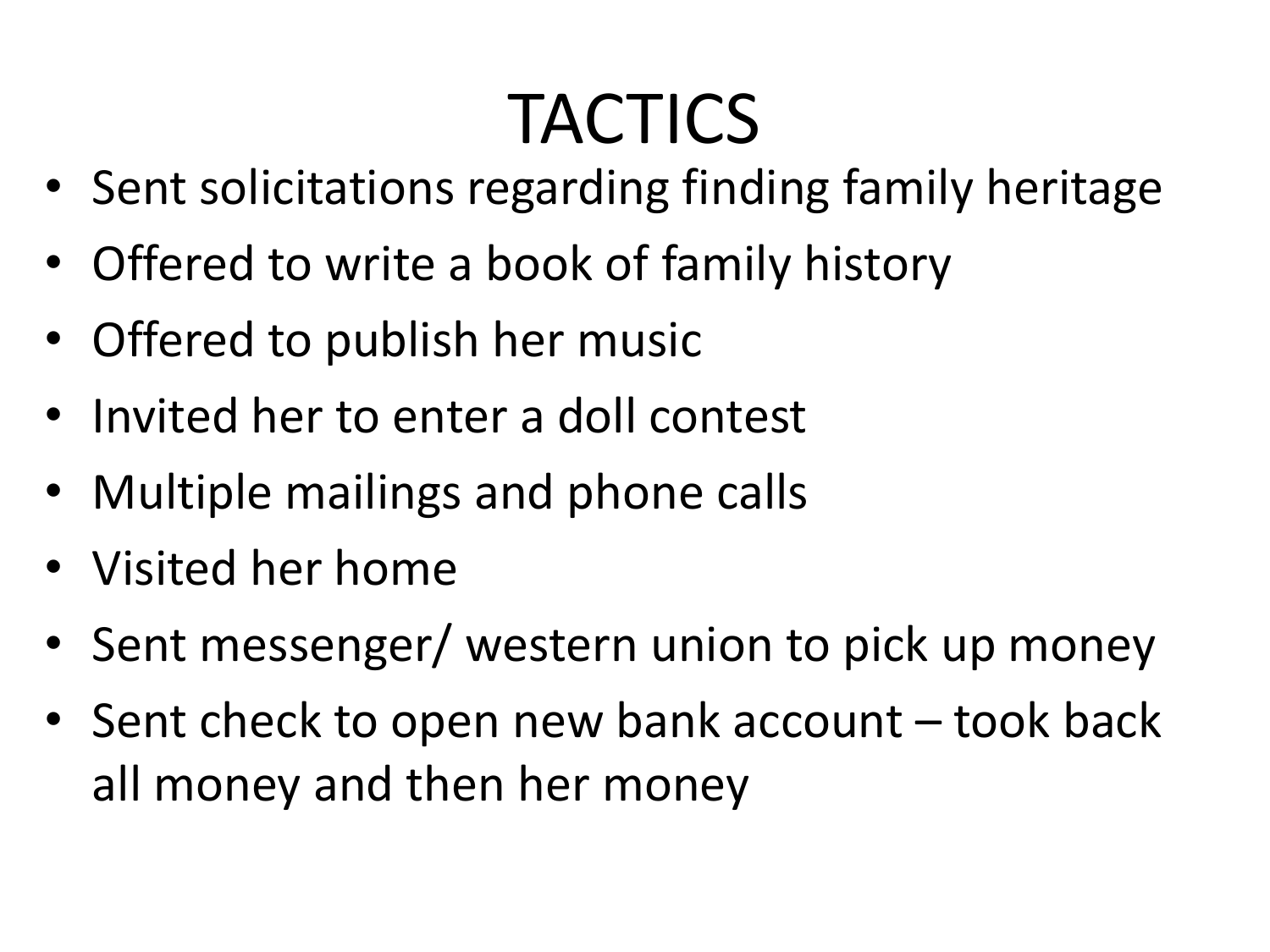### What can be done?

For those who lack capacity:

- Conservatorship or use existing POA
- Intercept mail get Post Office box
- Change phone number to unlisted phone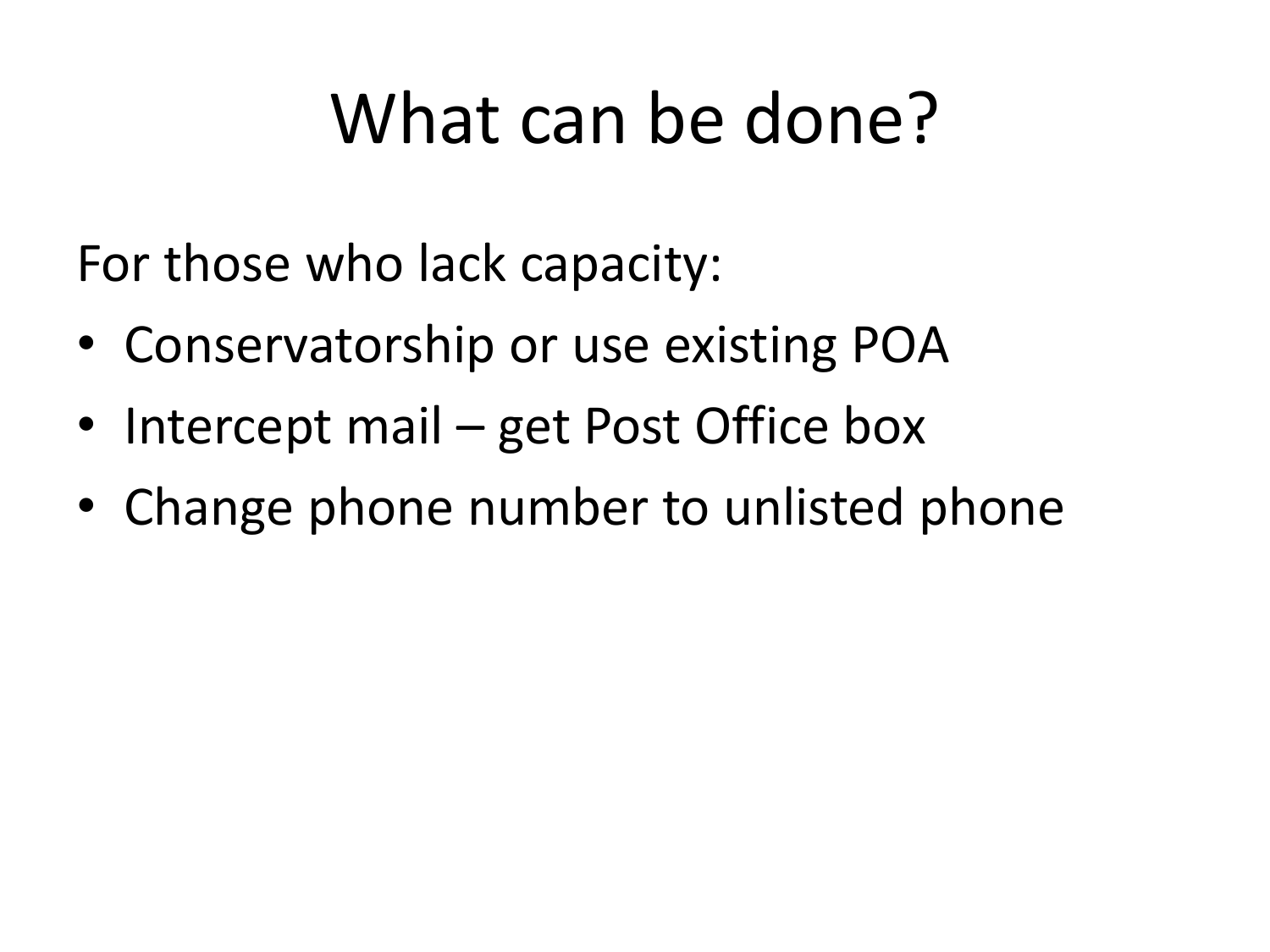### What can be done?

- Keep widowed women's phone listing in husband's name.
- Turn the ringer off phone.
- Set answering machine to pick up on first ring
- Suggest pre-paid credit card or set low limits